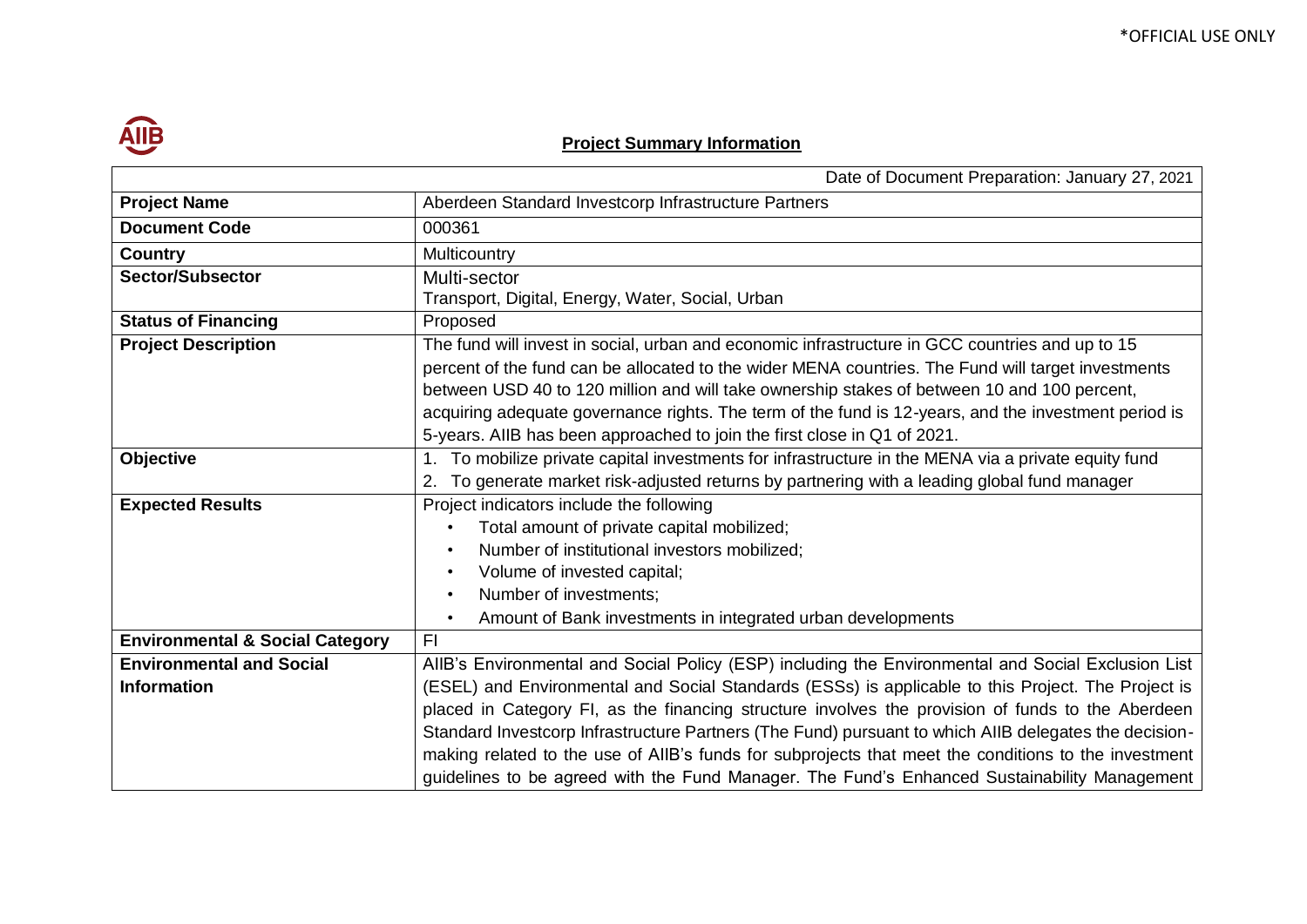| System (SMS) details the selection, appraisal, approval and monitoring of subprojects in accordance<br>with AIIB's E&S requirements, including the ESSs and the ESEL.                                                                                                                                                                                                                                                                                                                                                                                                                                                                                                                                                                                                                                                                                                                                                                                                                                                                                                                                                                                                                   |
|-----------------------------------------------------------------------------------------------------------------------------------------------------------------------------------------------------------------------------------------------------------------------------------------------------------------------------------------------------------------------------------------------------------------------------------------------------------------------------------------------------------------------------------------------------------------------------------------------------------------------------------------------------------------------------------------------------------------------------------------------------------------------------------------------------------------------------------------------------------------------------------------------------------------------------------------------------------------------------------------------------------------------------------------------------------------------------------------------------------------------------------------------------------------------------------------|
| The Fund's portfolio will comprise social and economic infrastructure projects. The pipeline comprises<br>of projects which may be classified as Category A or high-risk Category B. It includes power generation,<br>international airport, social housing facilities and others. Key potential environmental and social impacts<br>may include land acquisition and involuntary resettlement, impacts on natural habitats, sensitive<br>habitats or key biodiversity areas, occupational and community health and safety, impact on cultural<br>resources, labor conditions in workers' camps, workers, and others. Every subproject will be screened<br>to identify the risks and following the due diligence appropriate mitigation measures will be adopted.<br>Activities included in AIIB's ESEL will not be eligible for financing. Coal mining, coal transportation and<br>coal-fired power plants, as well as infrastructure services exclusively dedicated to support any of these<br>activities will also be excluded. As a Limited Partner, the Bank has excuse rights to be excused from a<br>particular subproject if the subproject does not meet our E&S requirements. |
| The Fund's ESG due diligence includes the review of the procuring authority's engagements and<br>consultations with stakeholders and that information disclosure is made available in a timely, accessible<br>manner, and in a form and language(s) understandable to the affected people. The Fund will also<br>disclose the name, industry, location, relevant E&S documents of Category A and Category B<br>subprojects within twelve months from financial close, on its website.                                                                                                                                                                                                                                                                                                                                                                                                                                                                                                                                                                                                                                                                                                   |
| The Fund will create an External Communication Mechanism (ECM) to receive feedback on their<br>sustainability approach, SMS and ESG performances of their portfolio investments. The Fund will be<br>required to ensure that the subprojects conduct appropriate E&S disclosure and stakeholder<br>engagement processes and establish subproject-level grievance redress mechanisms ("GRM") to<br>address concerns and grievances from both project workers and Project-affected People.                                                                                                                                                                                                                                                                                                                                                                                                                                                                                                                                                                                                                                                                                                |
| During project administration, AIIB will require submission of ESG toolkit, appraisal form, relevant E&S<br>documentation, and quarterly E&S monitoring reports from the Fund in an agreed format providing an<br>update on the implementation of the SMS, and a summary of the E&S performance of each subproject.<br>AIIB will conduct post-reviews of the selection and implementation of subprojects as part of its regular                                                                                                                                                                                                                                                                                                                                                                                                                                                                                                                                                                                                                                                                                                                                                         |